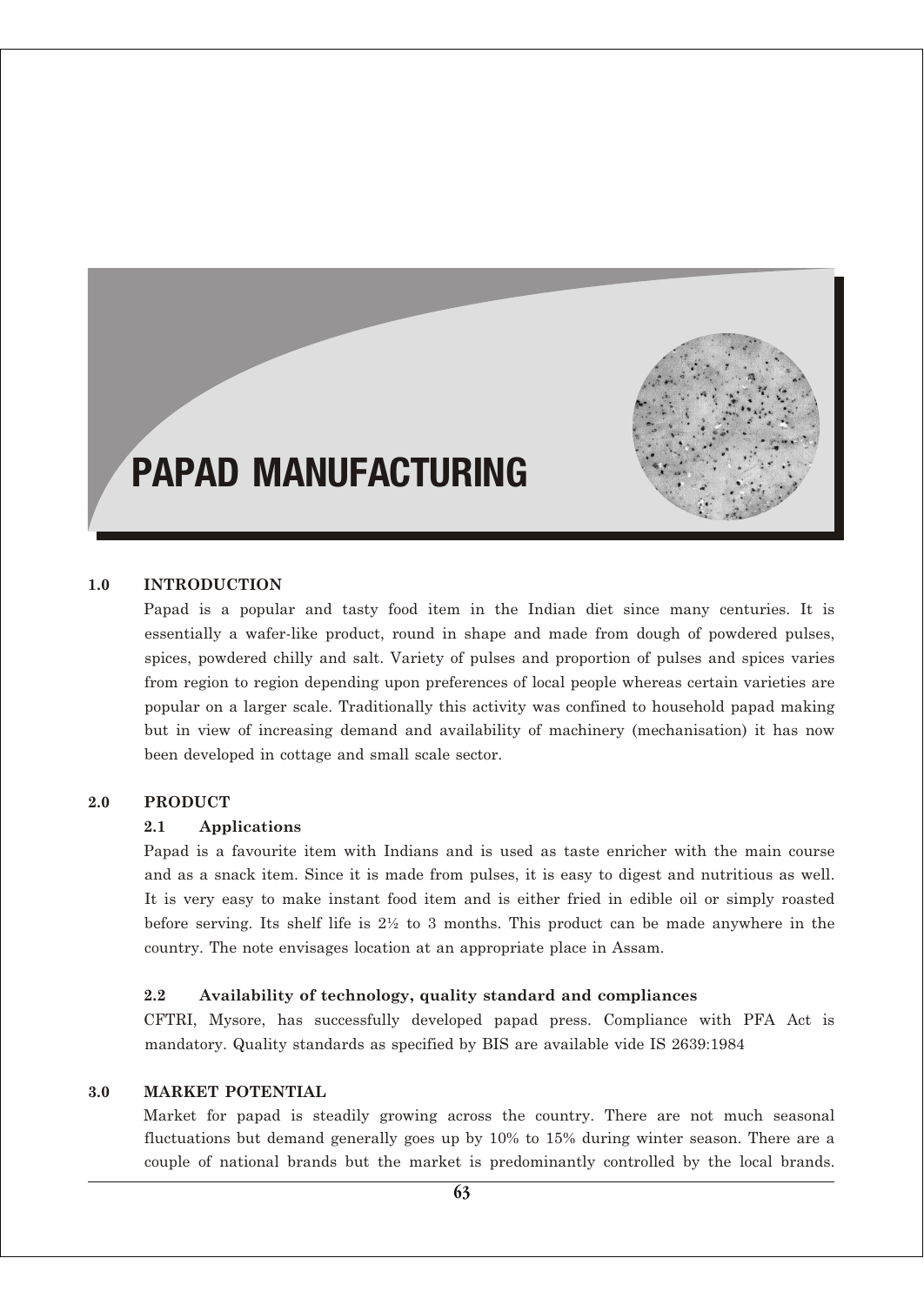This activity is yet to pick up in Assam and thus prospects for a new entrant are bright, provided quality is good and prices are competitive. It can be sold through many outlets of provision and departmental stores. Before launching the product, a quick assessment of consumer preferences is advisable.

#### **4.0 MANUFACTURING PROCESS**

Papad can be manufactured from different varieties of pulses or there could be a combination of pulses as well. Adequate quantity of water is added in flour of pulses, common salt, spices and sodium bicarbonate and homogenous mixing is done to obtain dough. After about 30 minutes, small balls weighing around 7-8 grams of dough are made. These balls are then placed in papad making machine or papad press wherein these balls are pressed and circular papads are made as per the size of mould. These papads are then sun-dried but in this note drier with trolley is recommended as sun-drying may not be always feasible in Assam. Lot of 25 or 50 papads is then packed in polythene bags. CFTRI, Mysore, has successfully developed papad making press.

#### **5.0 CAPITAL INPUTS**

#### **5.1 Land and Building**

A plot of land of about 150 sq.mtrs. with built-up area of approximately 80 sq.mtrs. shall be adequate to house all the equipments leaving sufficient space for storage and packing. The location need not be at a prominent place as counter sales is not envisaged. The total cost of land is taken at Rs. 50,000 whereas the construction cost is assumed to be Rs.2.00 lacs.

## **5.2 Plant and Machinery**

It is suggested to have annual rated production capacity with 300 working days and 2 shift working of 60 tonnes. To install this capacity, following machinery shall be needed:

| Item                                                         | Qty.           | Price (Rs.) |
|--------------------------------------------------------------|----------------|-------------|
| Grinder with electric motor having 30-35 kgs/hr. capacity    |                | 22,000      |
| Mixer of 20 kgs. per charge capacity with electric motor     | 1              | 20,000      |
| Pedal-operated papad press                                   | $\mathfrak{2}$ | 14,000      |
| Drier with trolley and 48 trays with heating element of 9 KW | 1              | 50,000      |
| Extra aluminium trays                                        | 50             | 5,000       |
| Sealing Machine                                              | $\mathfrak{D}$ | 4,000       |
| Water Storage tank                                           | 1              | 5,000       |
| Laboratory Equipments                                        |                | 5,000       |
| Weighing Scale                                               |                | 7,000       |
|                                                              | Total          | 1,32,000    |

#### **5.3 Miscellaneous Assets**

Some other assets like aluminium top tables, furniture & fixtures, baskets, drums, storage racks, aluminium/stainless steel utensils etc. shall also be required for which a provision of Rs. 40,000/- is made.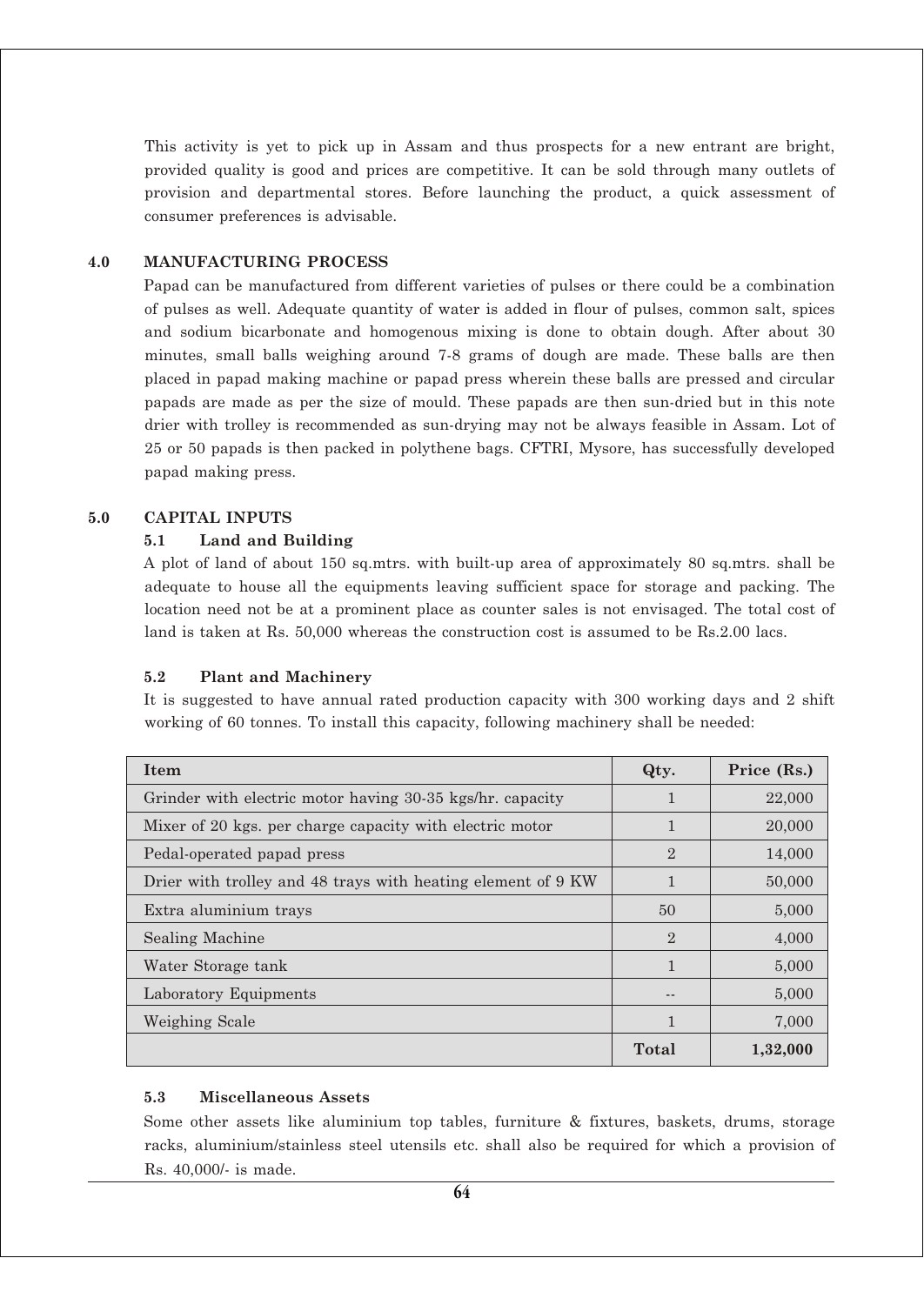## **5.4 Utilities**

The total power requirement shall be 25 HP whereas water required for process and sanitation and other purposes shall be about 700-750 ltrs per day. The annual cost under this head at 100% capacity utilisation shall be around Rs. 50,000/-.

## **5.5 Raw Material**

The all important raw material would be flour of pulses depending upon the product mix. Since annual requirement even at 100% will not be more than 60 tonnes, availability would not be a bottleneck. Other materials like salt, spices, edible oil, preservatives etc. shall be required in small quantity and they will be available locally. Packing material like different sizes of polythene bags and corrugated boxes shall also be available locally.

| <b>Particulars</b> | Nos.           | Monthly<br>Salary (Rs.) | <b>Total Monthly</b><br>Salary (Rs.) |
|--------------------|----------------|-------------------------|--------------------------------------|
| Skilled Workers    | $\overline{2}$ | 1,800                   | 3,600                                |
| Helpers            | $\overline{4}$ | 1,200                   | 4,800                                |
| Salesman           |                | 2,000                   | 2,000                                |
|                    |                | Total                   | 10,400                               |

## **6.0 MANPOWER REQUIREMENTS**

## **7.0 TENTATIVE IMPLEMENTATION SCHEDULE**

| Activity                                                          | Period (in months) |
|-------------------------------------------------------------------|--------------------|
| Application and sanction of loan                                  |                    |
| Site selection and commencement of civil work                     |                    |
| Completion of civil work and placement of<br>orders for machinery |                    |
| Erection, installation and trial runs                             |                    |

## **8.0 DETAILS OF THE PROPOSED PROJECT**

## **8.1 Land and Building**

| Item     | Area (Sq.Mtrs) | $Cost$ (Rs.) |
|----------|----------------|--------------|
| Land     | 160            | 50,000       |
| Building | 80             | 2,00,000     |
|          | <b>Total</b>   | 2,50,000     |

## **8.2 Machinery**

The total cost as spelt out earlier will be Rs. 1, 32,000/-.

## **8.3 Miscellaneous Assets**

A provision of Rs. 40,000 as explained before is considered to be sufficient.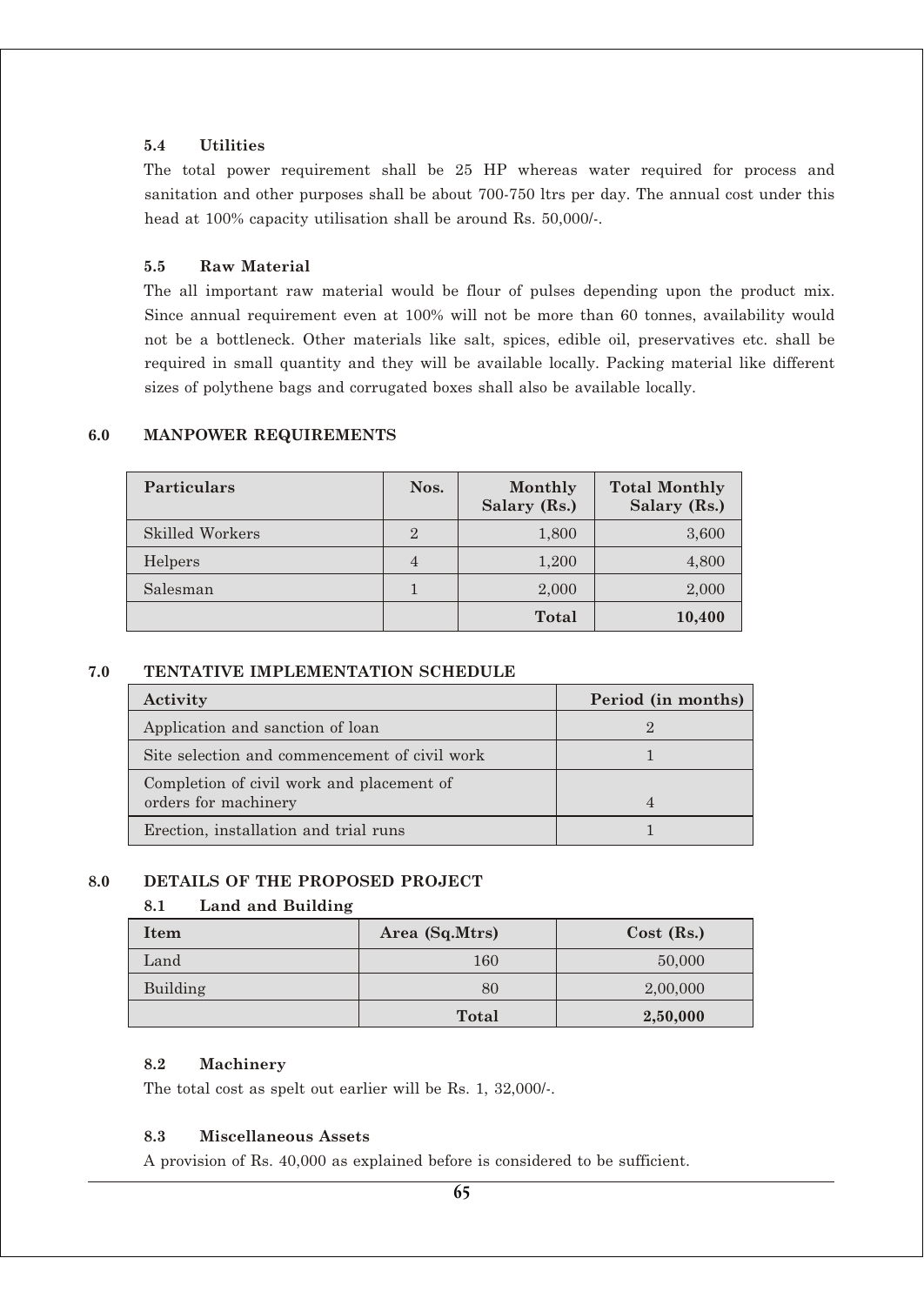## **8.4 Preliminary & Pre-operative Expenses**

Expenses like registration & establishment charges, trial run, interest during project implementation etc. will be around Rs.40,000/-.

## **8.5 Working Capital Requirement**

The rated production capacity of the project shall be 60 tonnes per year but it is assumed that it would operate at 60% in the first year. The working capital needs at this level shall be as under:

(Rs. in lacs)

| <b>Particulars</b>      | Period              | <b>Margin</b> | Total | <b>Bank</b> | <b>Promoters</b> |
|-------------------------|---------------------|---------------|-------|-------------|------------------|
| Stock of Raw Materials  | $\frac{1}{2}$ Month | 30%           | 0.28  | 0.20        | 0.08             |
| Stock of Finished Goods | $\frac{1}{2}$ Month | 25%           | 0.40  | 0.30        | 0.10             |
| Receivables             | 1 Month             | 25%           | 0.90  | 0.68        | 0.22             |
| Other Expenses          | 1 Month             | 100%          | 0.20  | $ -$        | 0.20             |
|                         |                     | <b>Total</b>  | 1.78  | 1.18        | 0.60             |

|                                                            | (Rs. in lacs)                              |
|------------------------------------------------------------|--------------------------------------------|
| Item                                                       | Amount                                     |
| Land and Building                                          | 2.50                                       |
| Machinery                                                  | 1.32                                       |
| Miscellaneous Assets                                       | 0.40                                       |
| P&P Expenses                                               | 0.40                                       |
| Contingencies $@10\%$ on Building and<br>Plant & Machinery | 0.38                                       |
| Working Capital Margin                                     | 0.60                                       |
| Total                                                      | 5.60                                       |
| <b>Means of Finance</b>                                    |                                            |
| Promoters' Contribution                                    | 1.75                                       |
| Term Loan from Bank/FI                                     | 3.85                                       |
| Total                                                      | 5.60                                       |
| Debt Equity Ratio                                          | 2.20:1                                     |
| Promoters' Contribution                                    | 31%                                        |
|                                                            | Cost of the Project and Means of Financing |

Financial assistance in the form of grant is available from the Ministry of Food Processing Industries, Govt. of India, towards expenditure on technical civil works and plant and machinery for eligible projects subject to certain terms and conditions.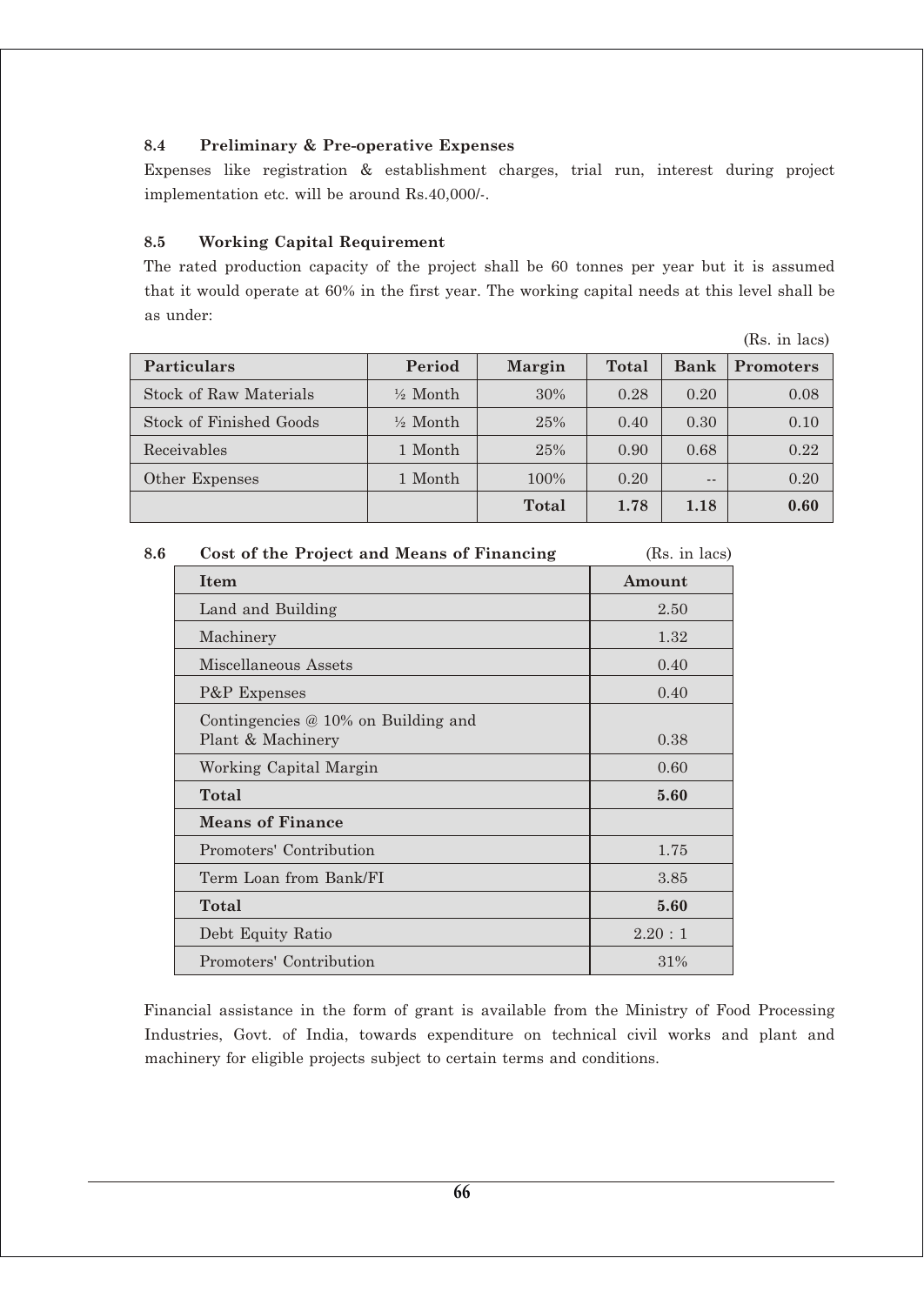## **9.0 PROFITABILITY CALCULATIONS**

## **9.1 Production Capacity and Build-up**

The annual installed capacity shall be 60 tonnes but in view of teething troubles and other difficulties like power failure, absenteeism etc. the actual utilisation is taken at 60% and 75% respectively during first 2 years.

## **9.2 Sales Revenue at 100%** *(Rs. in lacs)*

| Product | Qty.<br>(Tonnes) | <b>Selling Price</b><br>(Rs.) | <b>Sales</b> |
|---------|------------------|-------------------------------|--------------|
| Papad   | 60               | 32,000                        | 19.20        |

#### **9.3 Raw Materials Required at 100%** *CRS. in lacs*

| Product                   | Qty.<br>(Tonnes) | Rate per<br>Ton | Value |
|---------------------------|------------------|-----------------|-------|
| Flour of Pulses           | 58               | 16,000          | 9.28  |
| Edible Oil, Salt, Spices, |                  |                 |       |
| Preservatives, etc.       | $- -$            | $- -$           | 0.60  |
| Packing Material          | $- -$            | $- -$           | 0.70  |
|                           |                  | Total           | 10.58 |

## **9.4 Utilities**

Annual expenditure on utilities even at 100% activity level is likely to be Rs. 50,000/- as explained earlier.

## **9.5 Interest**

Interest on term loan of Rs. 3.85 lacs is calculated @ 12% per annum considering a moratorium period of 1 year and then repayment in 3 years. Interest on working capital assistance from bank is taken at 14% per annum.

## **9.6 Depreciation**

The method adopted is WDV and rates considered are 10% on building and 20% on plant & machinery and miscellaneous assets.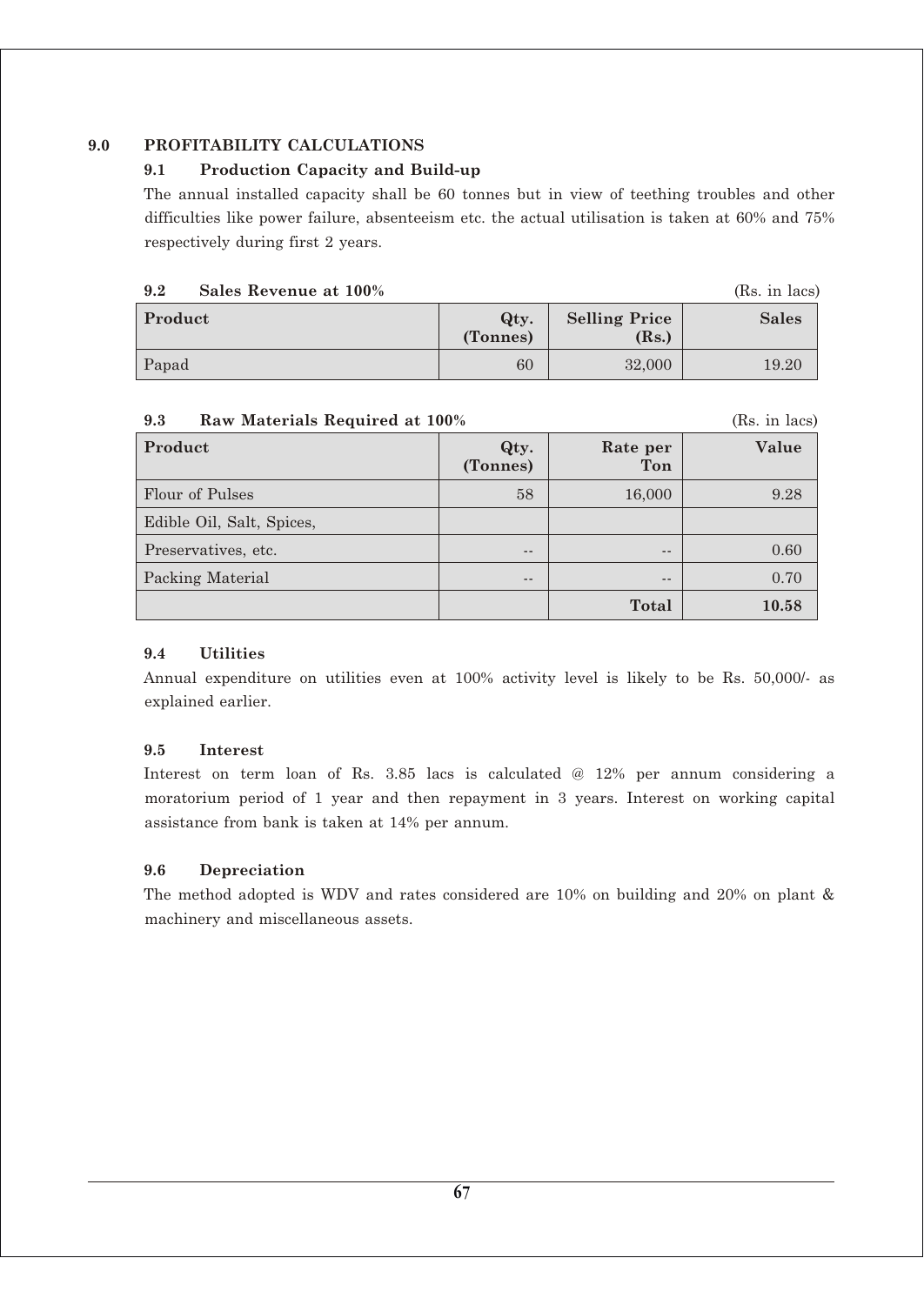# **10.0 PROJECTED PROFITABILITY**

(Rs. in lacs)

| No.          | <b>Particulars</b>                    | 1st Year             | 2nd Year |
|--------------|---------------------------------------|----------------------|----------|
| $\mathbf{A}$ | <b>Installed Capacity</b>             | ---- 60 Tonnes ----- |          |
|              | Capacity Utilisation                  | 60%                  | 75%      |
|              | Sales Realisation                     | 11.52                | 14.40    |
| B            | <b>Cost of Production</b>             |                      |          |
|              | Raw Materials                         | 6.34                 | 7.93     |
|              | <b>Utilities</b>                      | 0.30                 | 0.38     |
|              | Salaries                              | 1.25                 | 1.40     |
|              | Stores & Spares                       | 0.15                 | 0.18     |
|              | Repairs & Maintenance                 | 0.18                 | 0.24     |
|              | Selling Expenses @ 10%                | 1.15                 | 1.44     |
|              | Administrative Expenses               | 0.18                 | 0.24     |
|              | <b>Total</b>                          | 9.55                 | 11.81    |
| $\mathbf C$  | Profit before Interest & Depreciation | 1.97                 | 2.59     |
|              | Interest on Term Loan                 | 0.43                 | 0.29     |
|              | Interest on Working Capital           | 0.17                 | 0.21     |
|              | Depreciation                          | 0.59                 | 0.50     |
|              | Net Profit                            | 0.78                 | 1.59     |
|              | Income-tax @ 20%                      |                      | 0.30     |
|              | Profit after Tax                      | 0.78                 | 1.29     |
|              | Cash Accruals                         | 1.37                 | 1.79     |
|              | Repayment of Term Loan                |                      | 1.20     |

# **11.0 BREAK-EVEN ANALYSIS** (Rs. in lacs)

|                | $\left(100 \text{ Hz} \right)$ |      |        |  |
|----------------|--------------------------------|------|--------|--|
| N <sub>o</sub> | Particulars                    |      | Amount |  |
| [A]            | <b>Sales</b>                   |      | 14.40  |  |
| [B]            | <b>Variable Costs</b>          |      |        |  |
|                | Raw Materials                  | 7.93 |        |  |
|                | Utilities $(70\%)$             | 0.28 |        |  |
|                | Salaries (70%)                 | 0.98 |        |  |
|                | Stores & Spares                | 0.18 |        |  |
|                | Selling Expenses (80%)         | 1.01 |        |  |
|                | Admn. Expenses (50%)           | 0.12 |        |  |
|                | Interest on WC                 | 0.21 | 10.71  |  |
| [C]            | Contribution [A] - [B]         |      | 3.69   |  |
| [D]            | <b>Fixed Costs</b>             |      | 2.10   |  |
| [E]            | Break-Even Point [D] = [C]     |      | 57%    |  |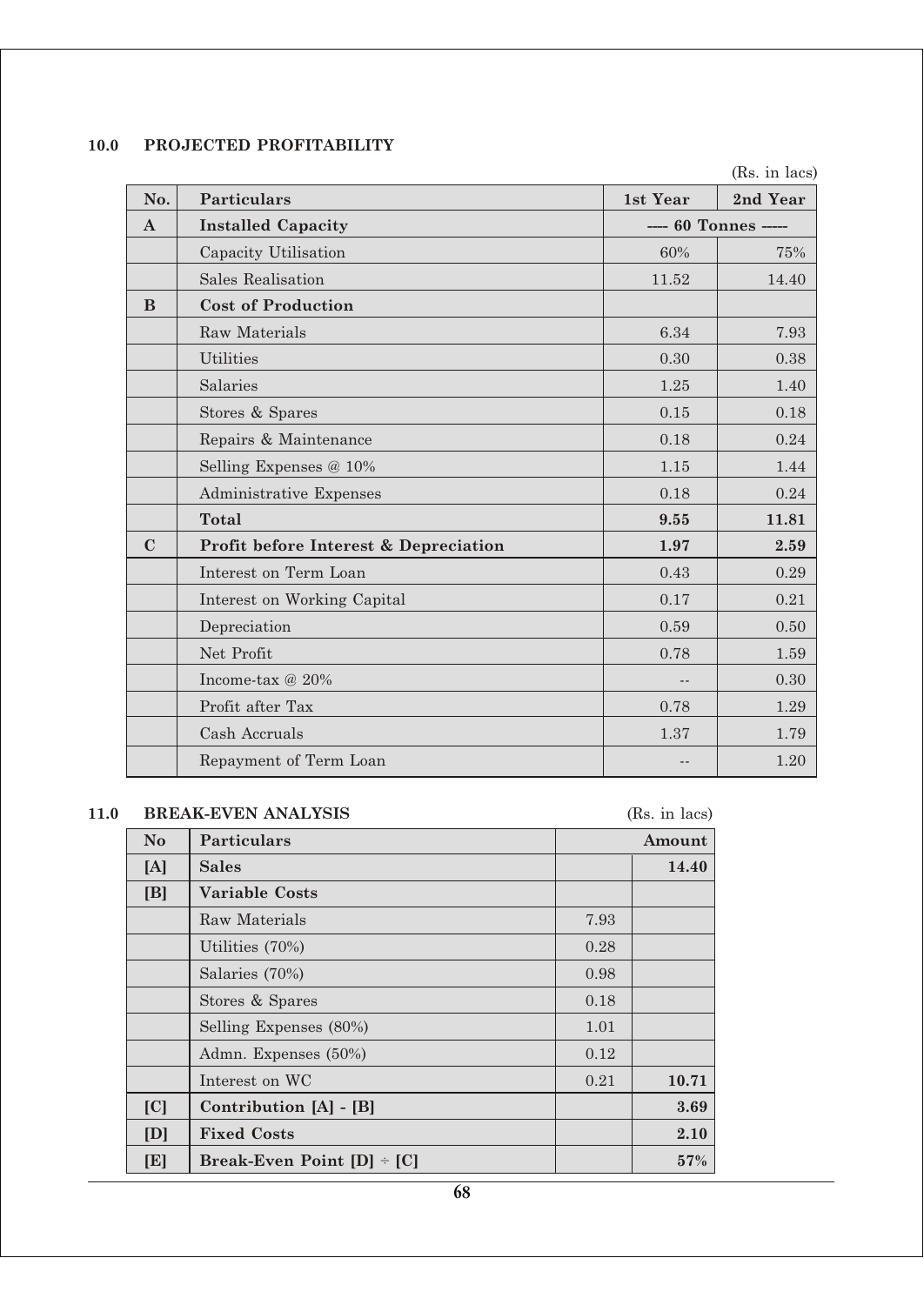## **12.0 [A] LEVERAGES**

**Financial Leverage**  $=$  EBIT/EBT  $= 1.38 \div 0.78$  $= 1.77$ 

# **Operating Leverage**

= Contribution/EBT  $= 2.79 \div 0.78$  $= 3.56$ 

# **Degree of Total Leverage**

 $=$  FL/OL  $= 1.77 \div 3.56$  $= 0.50$ 

## **[B] Debt Service Coverage Ratio (DSCR)**

(Rs. in lacs)

| <b>Particulars</b>  | 1st Yr                       | 2nd Yr | 3rd Yr | 4th Yr |
|---------------------|------------------------------|--------|--------|--------|
| Cash Accruals       | 1.37                         | 1.79   | 1.99   | 2.24   |
| Interest on TL      | 0.43                         | 0.29   | 0.18   | 0.07   |
| Total [A]           | 1.80                         | 2.08   | 2.17   | 2.31   |
| Interest on TL      | 0.43                         | 0.29   | 0.18   | 0.07   |
| Repayment of TL     |                              | 1.30   | 1.30   | 1.25   |
| Total [B]           | 0.43                         | 1.59   | 1.48   | 1.32   |
| $DSCR [A] \div [B]$ | 4.19                         | 1.31   | 1.47   | 1.75   |
| <b>Average DSCR</b> | ---------------------------- |        |        |        |